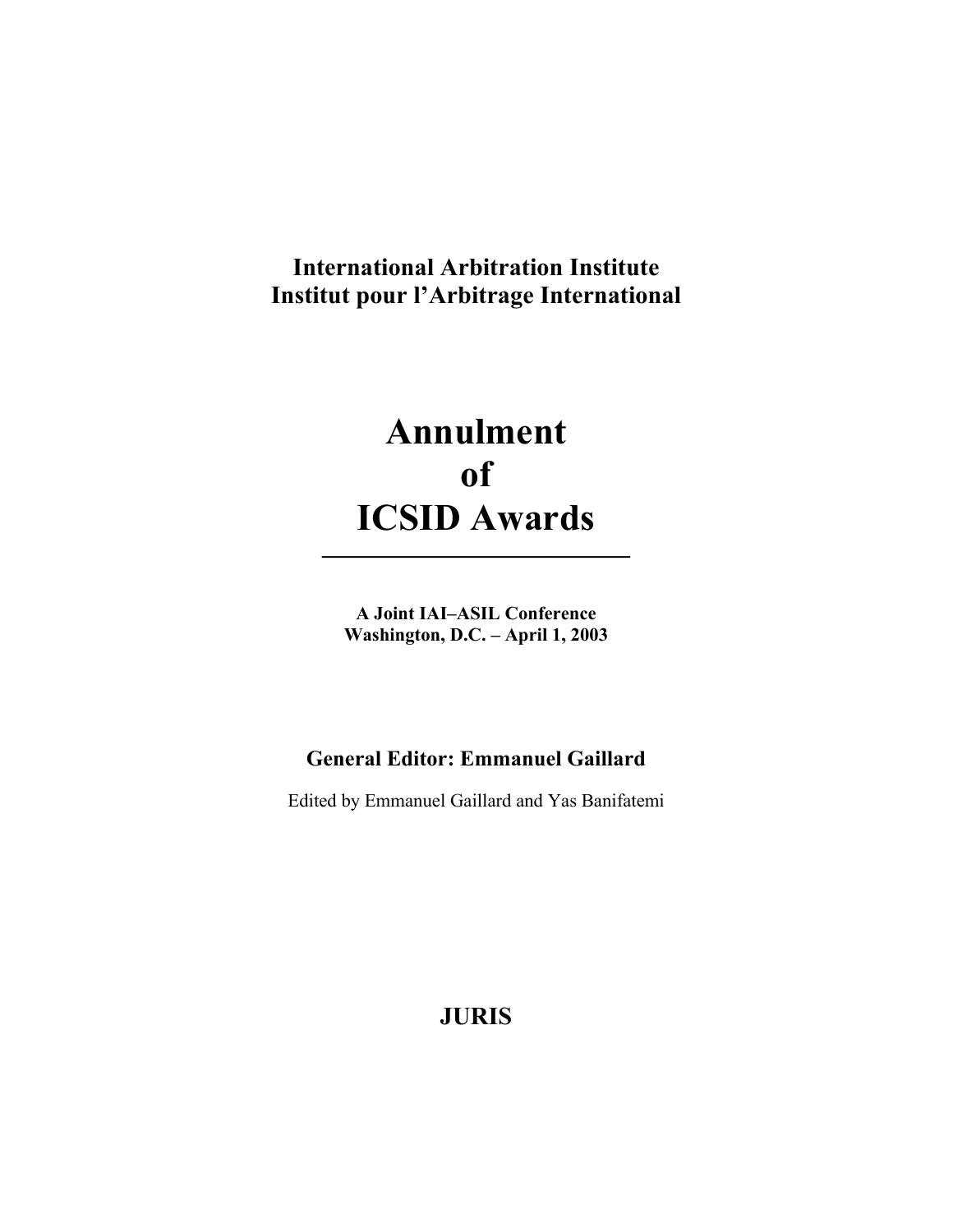#### **Questions About This Publication**

For assistance with shipments, billing or other customer service matters, please call our Customer Services Department at: 1-631-350-2100.

To obtain a copy of this book, call our Sales Department: 1-631-351-5430 Fax: 1-631-351-5712

> Toll Free Order Line: 1-800-887-4064 (United States & Canada) See our web page about this book: www.jurispub.com

This book may be cited as:

IAI INTERNATIONAL ARBITRATION SERIES No. 1, ANNULMENT OF ICSID AWARDS (E. Gaillard and Y. Banifatemi eds. 2004)

For any inquiry regarding these materials or regarding the IAI, an organization created under the auspices of the Comité Français de l'Arbitrage (CFA), you may contact Nanou Leleu-Knobil (nleleuknobil@shearman.com).

> COPYRIGHT © 2004 by JurisNet, LLC and International Arbitration Institute

All rights reserved. No part of this publication may be reproduced in any form or by any electronic or mechanical means including information storage and retrieval systems without permission in writing from the publisher.

> All Rights Reserved Printed in the United States of America ISBN 1-929446-61-6 Juris Publishing, Inc. 71 New Street Huntington, New York 11743 USA www.jurispub.com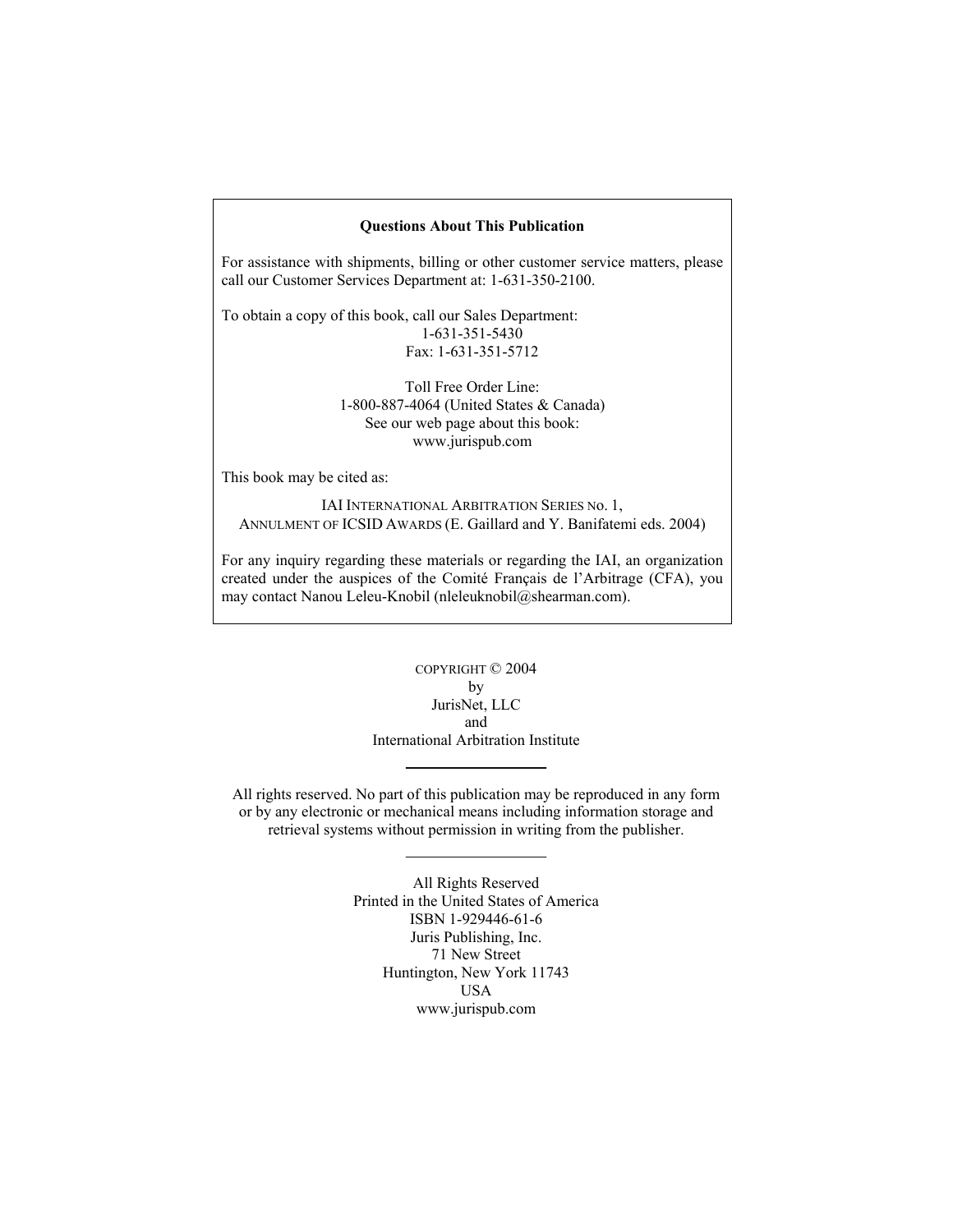## **ANNULMENT OF ICSID AWARDS**

### **TABLE OF CONTENTS**

|                                                                                                              | $\mathbf{1}$ |
|--------------------------------------------------------------------------------------------------------------|--------------|
|                                                                                                              | 5            |
| <b>PARTI</b><br><b>GENERAL FEATURES OF ICSID ANNULMENT PROCEEDINGS</b>                                       | 9            |
| Article 52 of the Washington Convention $-$ A Brief                                                          | 11           |
| Three Generations of ICSID Annulment                                                                         | 17           |
| Finality at What Cost? The Decision of the<br>Ad Hoc Committee in Wena Hotels v. EgyptEric A. Schwartz       | 43           |
| Litigating Annulment Proceedings - The Vivendi<br>Matter: Contract and Treaty Claims Bernardo M. Cremades    | 87           |
| The Vivendi Annulment Decision and the Lessons for<br>Future ICSID Arbitrations - The Applicants'            | 97           |
| Vivendi v. Argentina: on the Admissibility of Requests<br>for Partial Annulment and the Ground of a Manifest | 123          |
| Stay of Enforcement of the Arbitral Award Pending<br>ICSID Annulment Proceedings Paul D. Friedland 177       |              |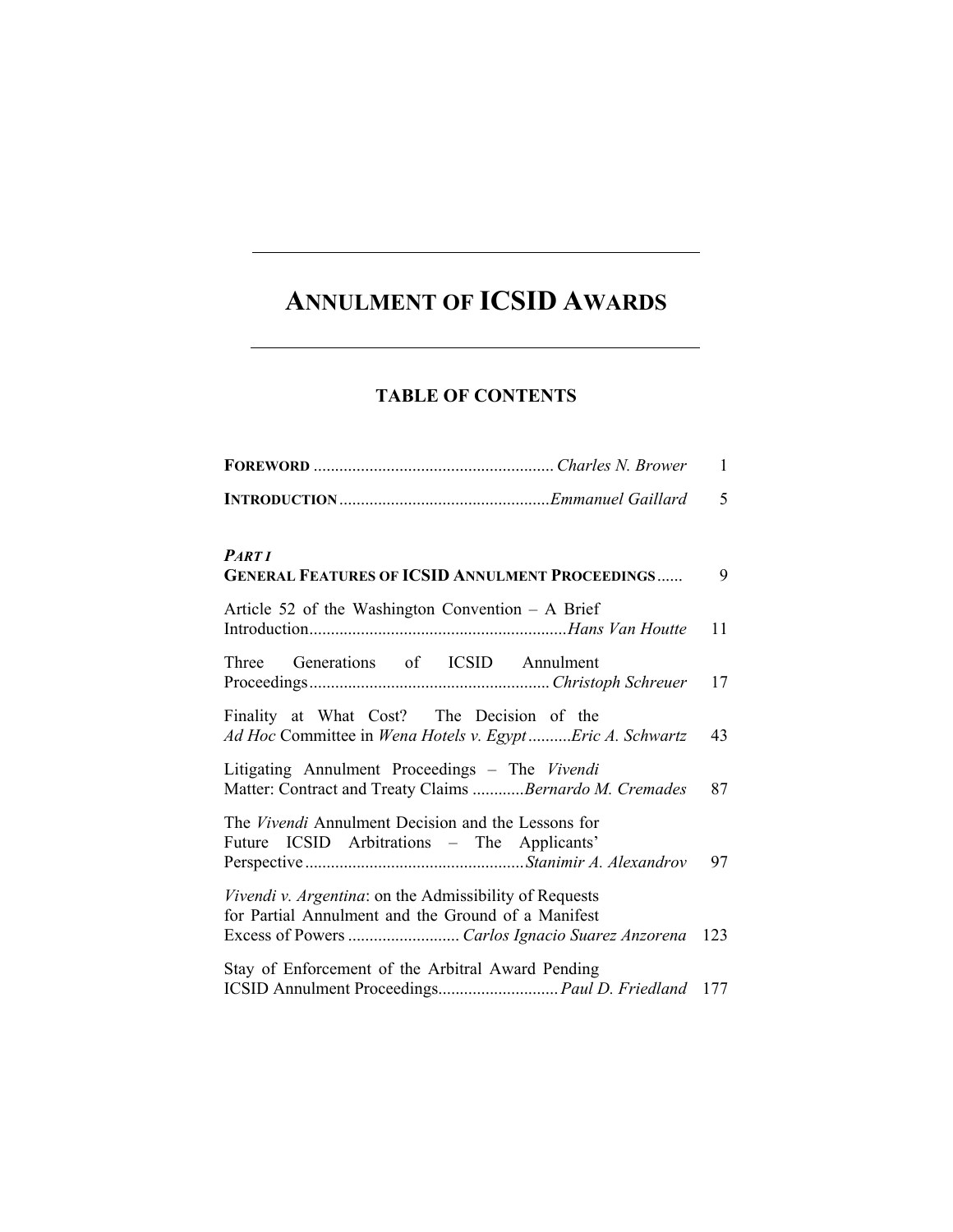Table of Contents

| <b>PART II</b>                                                                                                      |     |
|---------------------------------------------------------------------------------------------------------------------|-----|
|                                                                                                                     | 187 |
| Annulment of ICSID Awards in Contract and Treaty<br>Arbitrations: Are There Differences?  Gabrielle Kaufmann-Kohler | 189 |
| The Extent of Review of the Applicable Law in<br>Investment Treaty Arbitration Emmanuel Gaillard 223                |     |
| To What Extent Can an Ad Hoc Committee Review<br>the Factual Findings of an Arbitral Tribunal  Pierre Mayer         | 243 |
| To What Extent May an Ad Hoc Committee Review<br>the Factual Findings of an Arbitral Tribunal Based on              |     |
|                                                                                                                     |     |
| Setting Aside Additional Facility Awards: the                                                                       |     |
| The Introduction of an Appellate Mechanism: the U.S.                                                                | 289 |
|                                                                                                                     |     |

#### *ANNEXES*

#### **ANNEX 1**

*Wena Hotels Limited v. Arab Republic of Egypt*, Award of December 8, 2000 317

#### **ANNEX 2**

*Wena Hotels Limited v. Arab Republic of Egypt*, Decision of the *Ad Hoc Committee, February 5, 2002* 371

#### **ANNEX 3**

*Compañía de Aguas del Aconquija S.A. and Compagnie Générale des Eaux v. Argentine Republic,* Award of November 21, 2000 403